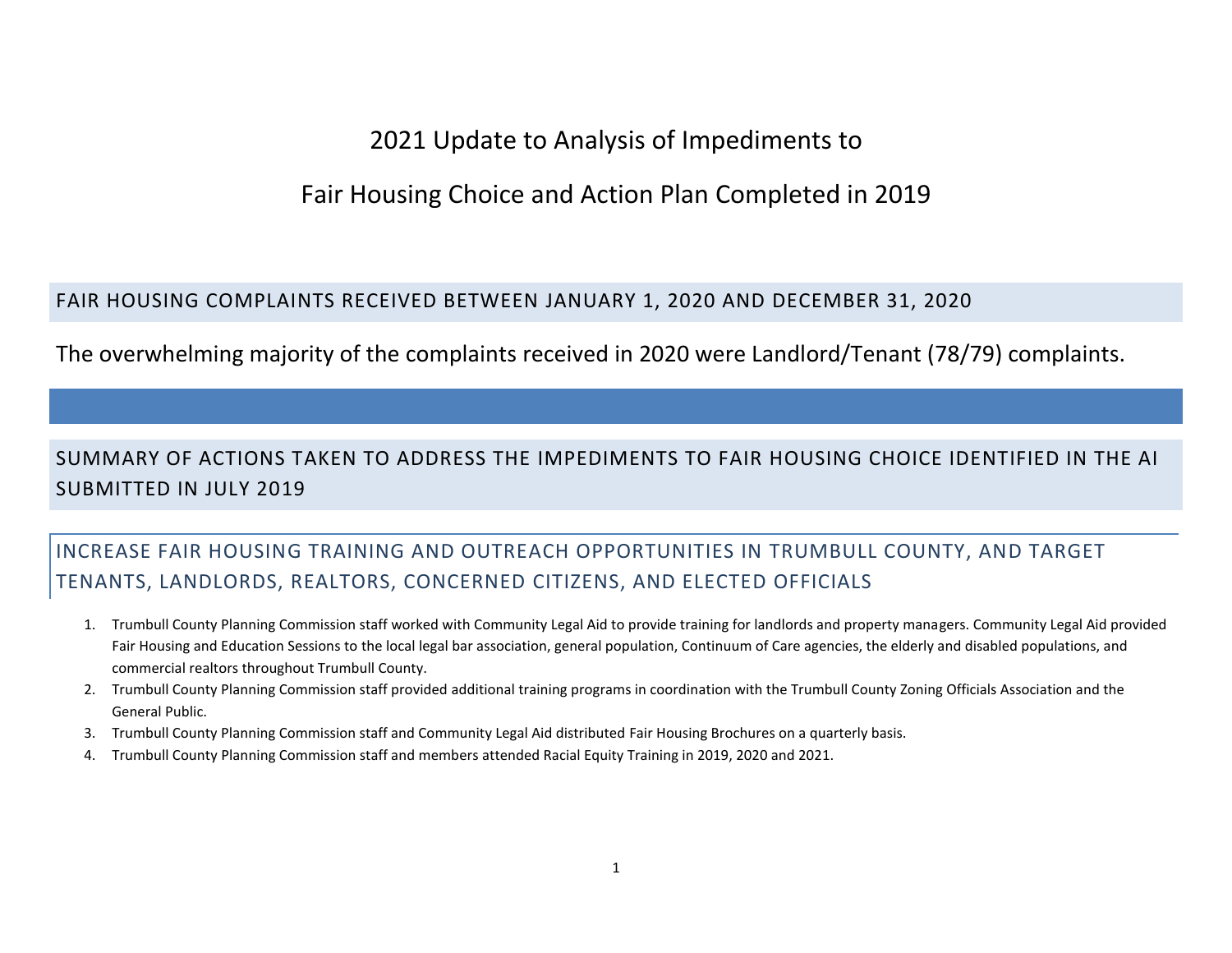5. Trumbull County Planning Commission staff provided referrals to Community Legal Aid to assist with landlord / tenant disputes and dispositions with almost 80 individuals assisted in 2020.

### REDUCE HISTORIC AND INSTITUTIONAL SEGREGATION ACROSS TRUMBULL COUNTY

- 1. Trumbull County Planning Commission staff continues to work with the Mental Health and Recovery Board (TCMHRB) to provide outreach and education to the benefits of constructing different types of housing throughout Trumbull County.
- 2. Trumbull County Planning Commission staff and Community Legal Aid continues to provide training and education to local Zoning Officials and their roles in eliminating NIMBY Syndrome.
- 3. Trumbull County Planning Commission staff works with the Warren Area Board of Realtors to provide extensive training and education on prohibited steering of buyers and key points on eliminating historic segregation to local Realtors.
- 4. Trumbull County Planning Commission staff continues to promote development of affordable housing in the rural areas of Trumbull County.
- 5. Trumbull County Planning Commission staff raised over \$7,500 in 2019 in order to present an Equity for All Event on May 23<sup>rd</sup>, 2019. See attached flyer. Over 200 persons attended the event held at Packard Music Hall in order to hear about the history of redlining and segregation in Trumbull County and how it translates to inequity today for persons of color.
- 6. Trumbull County Planning Commission staff participates in numerous grassroots coalitions organized around addressing institutional racism including the Healthy Community Partnership and Inspiring Minds working groups.

### INCREASE SUPPLY OF ACCESSIBLE AND AFFORDABLE HOUSING FOR THOSE PERSONS WITH DISABILITIES

- 1. Trumbull County Planning Commission staff continues to work with the Trumbull County Housing Collaborative to promote affordable and accessible housing opportunities by attending bi-monthly meetings for updates on services and assistance available and using a strong referral network system.
- 2. Trumbull County Planning Commission staff through the Warren-Trumbull Home Consortium offers grants to income-eligible persons to promote affordable housing and homeownership opportunities throughout Trumbull County.
- 3. Trumbull County Planning Commission staff provides housing related assistance to hundreds of homeowners to address health, safety, energy deficiencies and accessibility issues to residents throughout Trumbull County.
- 4. Trumbull County Planning Commission staff through the Warren-Trumbull Home Consortium provides Down Payment Assistance to low- and moderate-income households.
- 5. Trumbull County Planning Commission staff provides referrals to Direction Home and works with the Western Reserve Independent Living Center to promote accessibility.

## ESTABLISH A BASELINE AND BEST PRACTICES TO TRACK IMPEDIMENTS TO FAIR HOUSING CHOICE TO AFFIRMATIVELY FURTHER FAIR HOUSING

1. Trumbull County Planning Commission staff continues to collect and review CRA and HMDA data.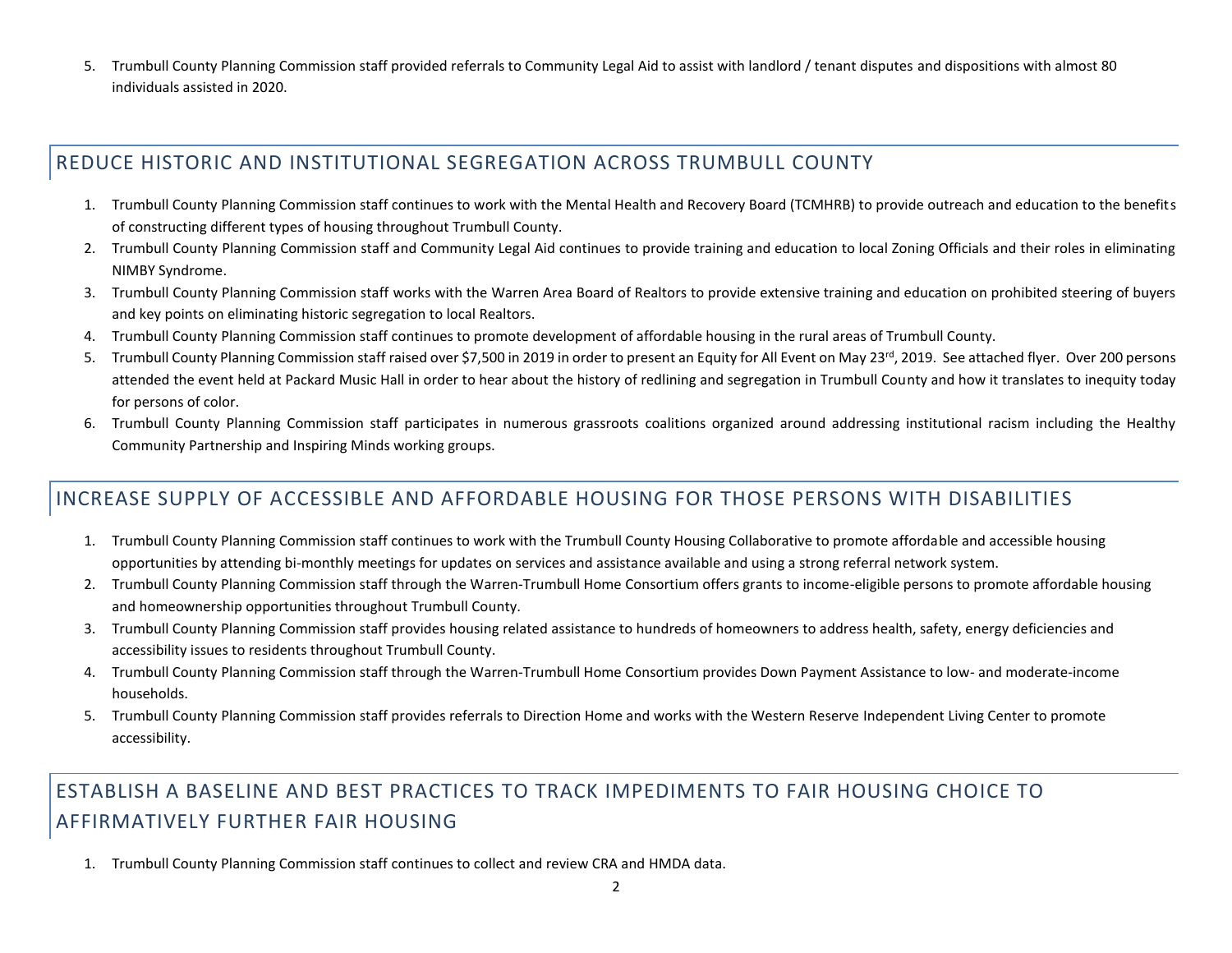- 2. Trumbull County Planning Commission staff continues to collect and review OCRC complaints.
- 3. Trumbull County Planning Commission staff is in the process of collating countywide zoning data in partnership with the Eastgate Regional Council of Governments. Once it is complete a resulting deliverable GIS zoning layer will be utilized to analyze existing zoning patterns countywide for potential discriminatory regulations.

### 2019 IMPEDIMENTS, FAIR HOUSING CONCERNS, OR PROBLEMS

After conducting and completing the eight-month long planning process in coordination with Youngstown state University Center for Urban Research, the cities of Warren and Niles and local Stakeholders, Trumbull County compiled the 2019 Analysis of Impediments To Fair Housing Plan and identified the following impediments to fair housing.

These identified impediments are the focus of Trumbull County's Action Plan for the next 5 years:

- Increase fair housing training and outreach opportunities in Trumbull County, and target tenants, landlords, realtors, concerned citizens, and elected officials
- Reduce historic and institutional segregation across Trumbull County
- Increase supply of accessible and affordable housing for those persons with disabilities
- Establish a baseline and best practices to track impediments to fair housing choice to affirmatively further fair housing

A complete copy of the entire 2019 Analysis of Impediments to Fair Housing Plan was submitted to the State of Ohio Development Services Agency on or before July 1, 2019. The plan is currently available to the public for review and comments.

A SUMMARY OF PROPOSED ACTIONS TO ADDRESS IMPEDIMENTS TO FAIR HOUSING CHOICE THAT WILL BE IMPLEMENTED DURING THE PY 2021 STANDARD FAIR HOUSING PROGRAM PERIOD (JANUARY 1, 2022 THROUGH DECEMBER 31, 2023).

Trumbull County Planning Commission staff will take the following measures to promote awareness and encourage willing compliance with all Fair Housing laws:

Action steps to address historical segregation may include earmarking a certain percentage of grant dollars from HOME, CHIP, and other housingrelated programs, to be expended within less segregated census tracts of the county.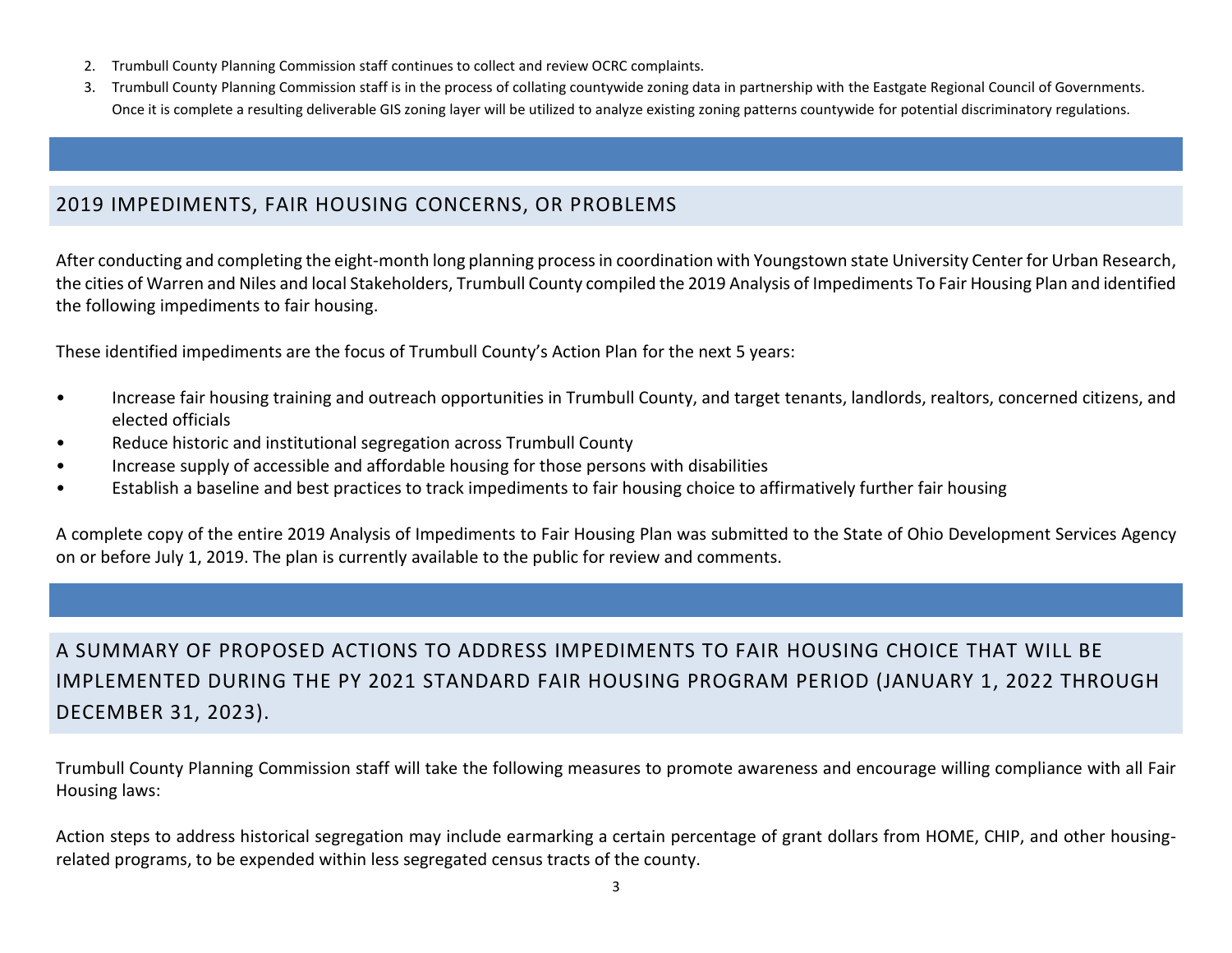Education is a critical component. The Warren Area Board of Realtors (WABOR) facilitates their own fair housing events, while Trumbull County sponsors an annual continuing education training for realtors. Trumbull County also hosted the 1<sup>st</sup> Equity for All event to shed light on historic redlining practices in Trumbull County and the negative impact it has today on persons of color. The county intends to lead and produce a Public Service Announcement (PSA), and include well-known figures to speak about fair housing rights. This PSA will be aired on local television stations and radio. In addition, the AI implementation team will create a social media page for complaint intake and education purposes, as many residents, especially low-income residents, do not have access to cable television but do have cell phones and access to social media. Education and outreach related to NIMBY syndrome will be targeted to realtors, appraisers, developers, and elected officials.

A review of zoning restrictions countywide will be completed by 2022. Potential funding includes the New Horizons Grant and potential funding partners include local entities such as Trumbull Neighborhood Partnership, Raymond John Wean Foundation, Community Foundation of the Mahoning Valley, City Club, Empowering and Strengthening Ohio's People (ESOP), Trumbull County Planning Commission and Warren Area Board of Realtors.

Finally, there is a need to retrofit older housing, particularly in the urban core, but also in rural areas where the housing stock is also aged, to make it accessible to persons with disabilities. In Trumbull County, 14.6% of the civilian noninstitutionalized population had a disability in 2017. In the City of Warren, the disability rate was 17.5%, and in the City of Niles, it was 17.1%. When accounting only for the population age 65 and over, 33.1% have a disability in Trumbull County, and 39.7% and 40.0% have a disability in the Cities of Warren and Niles, respectively.

#### **ACTION PLAN – 2019 TO 2024**

| Goal                        | <b>Action Steps</b>                               | Cost   | <b>Funding Type</b> | <b>Timeframe</b> | <b>Project Partners</b>                        |
|-----------------------------|---------------------------------------------------|--------|---------------------|------------------|------------------------------------------------|
|                             | Provide additional fair housing education and     | Low    | CDBG                | Long             | Lead: Trumbull County, cities of Warren and    |
|                             | outreach opportunities to Landlords and           |        |                     |                  | <b>Niles</b>                                   |
| Increase fair housing       | Tenants                                           |        |                     |                  | <b>Partners: Warren Area Board of Realtors</b> |
| training and outreach       | Provide outreach to schools and other groups      | Low    | <b>CDBG</b>         | Long             | Lead: Trumbull County                          |
| opportunities in            | that deal with fair housing issues                |        |                     |                  | <b>Partners: Local school districts</b>        |
| <b>Trumbull County, and</b> | Produce a Public Service Announcement about       | Medium | <b>CDBG</b>         | Short            | Lead: Trumbull County, cities of Warren and    |
| target tenants,             | fair housing, including success stories. Include  |        |                     |                  | <b>Niles</b>                                   |
| landlords, realtors,        | local public officials and celebrities.           |        |                     |                  | Partners: Local production company, local      |
| concerned citizens, and     |                                                   |        |                     |                  | media                                          |
| elected officials           | Develop a combined and comprehensive              | Medium | <b>CDBG</b>         | Medium           | Lead: Trumbull County, cities of Warren and    |
|                             | registry of landlords in the cities of Warren and |        |                     |                  | <b>Niles</b>                                   |
|                             | Niles, and the remainder of Trumbull County       |        |                     |                  | <b>Partners: YSU</b>                           |

The following are action steps that are being proposed by Trumbull County, and the cities of Warren and Niles, to affirmatively further fair housing.